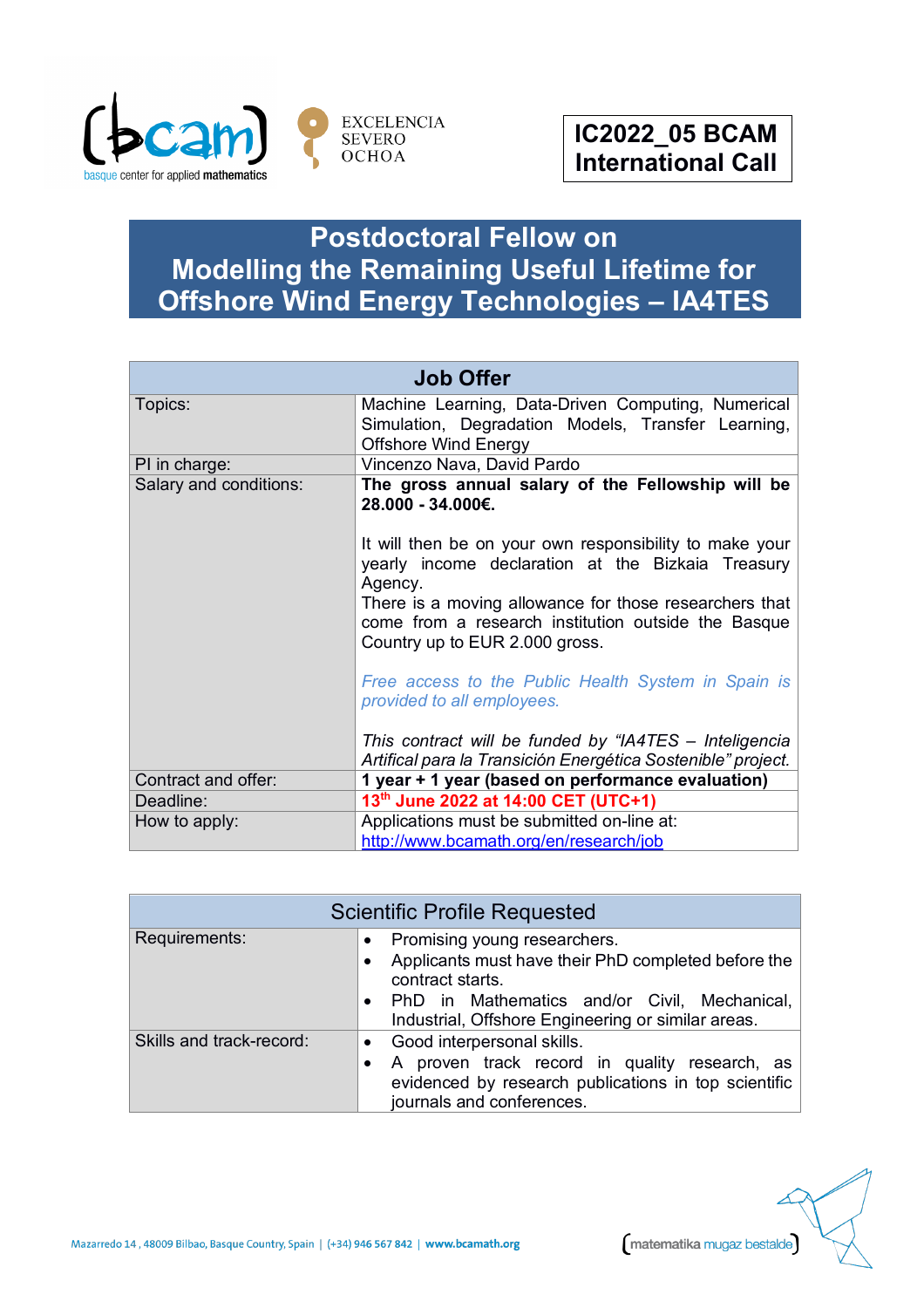

|                            | Demonstrated ability to work independently and as<br>part of a collaborative research team.<br>Ability to present and publish research outcomes in<br>$\bullet$<br>spoken (talks) and written (papers) form.<br>Ability to effectively communicate and present<br>research ideas to researchers and stakeholders with<br>different backgrounds.<br>Fluency in spoken and written English.                                                                                                                                                                                                                                                                                                                                       |
|----------------------------|---------------------------------------------------------------------------------------------------------------------------------------------------------------------------------------------------------------------------------------------------------------------------------------------------------------------------------------------------------------------------------------------------------------------------------------------------------------------------------------------------------------------------------------------------------------------------------------------------------------------------------------------------------------------------------------------------------------------------------|
| <b>Scientific Profile:</b> | The preferred candidate will have:<br>Experience in reliability modelling of the remaining<br>useful life for components/subsystems/systems using<br>Bayesian approaches.<br>Experience in degradation modelling.<br>Experience in machine learning techniques and in<br>particular in Transfer Learning problems.<br>Experience in treatment of long time series.<br>Experience in simulation of long time series.<br>Good programming skills in Python and R.<br>$\bullet$<br>Interest and disposition to work in interdisciplinary<br>groups.<br>The candidate would preferably be in possess of:<br>Experience in the sector of offshore wind energy, or<br>offshore oil and gas, or structures in offshore<br>environment. |

| <b>Application and Selection Process</b> |                                                                                                                                                                                                                                                |
|------------------------------------------|------------------------------------------------------------------------------------------------------------------------------------------------------------------------------------------------------------------------------------------------|
| <b>Formal Requirements:</b>              | The selected candidate must have applied before the<br>application deadline online at the<br>webpage<br>http://www.bcamath.org/en/research/job                                                                                                 |
|                                          | The candidates that do not fulfil the mandatory<br>requirements will not be evaluated with respect to their<br>scientific profile. Additional documents could be<br>requested during the evaluation process so as to check<br>this fulfilment. |
| Application:                             | Required documents:<br>CV.<br>Letter of interest<br>$\blacksquare$<br>2 recommendation letters<br>$\blacksquare$<br>Statement of past and proposed future research<br>٠<br>$(2-3 \text{ pages})$                                               |
| Evaluation:                              | Based on the provided application documents of each<br>candidate, the evaluation committee will evaluate                                                                                                                                       |

matematika mugaz bestalde